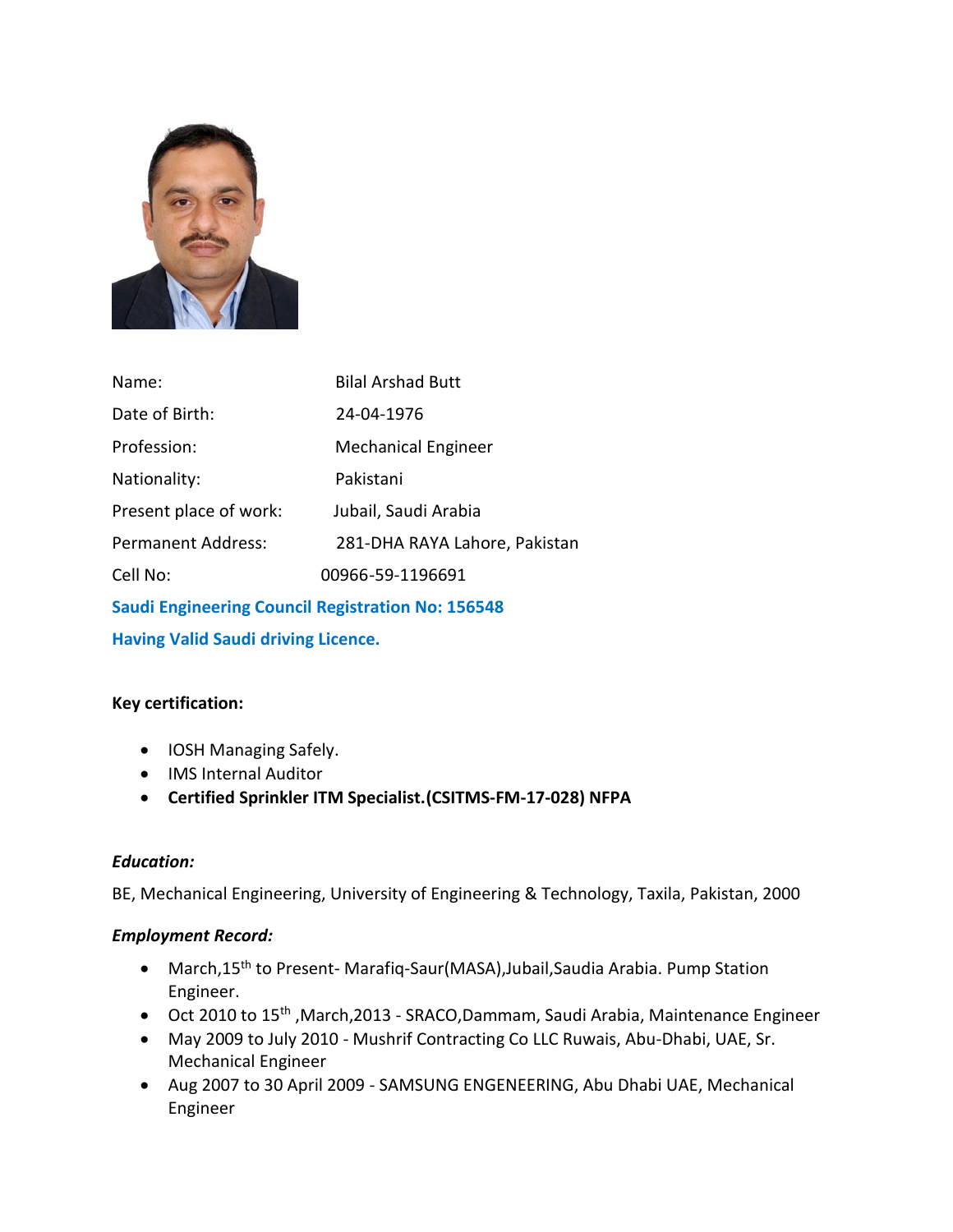- Jan 2003 to July 2007 IMECO Int'l Mechanical & Electrical Co., Abu Dhabi UAE, Mechanical Engineer
- June 2001 to Dec 2003 AIRSYS ATM (UK based Company), Location: Lahore, Pakistan , Mechanical Engineer

#### *Project Experience*

March, 15<sup>th</sup> to Present.

Marafiq-Saur(MASA), Jubail, Saudi Arabia

Designation. Pump Station Engineer/Technical trainer.

Project Name: Potable Water Division: Potable Water Pumping Stations & Distribution Networks)

#### **Potable Water Service key figures**

- $\bullet$  1 Production unit by reverse osmosis capacity 100,000 m<sup>3</sup>/day
- ♦ 2,100,000 m3 of strategic storage capacity
- ♦ 1,400 km of network, from 25 to 1,500 mm diameter
- $\bullet$  Supplying all industries in Jubail
- ♦ 23,000 residential customers
- ♦ 250 employees with a permanent customer focus

## **Responsibilities related to Potable Water Pump Stations. Re-mineralization Plant, Chlorine Dioxide Plant and network Operation & Maintenance:**

- Carry out and supervise daily Operational and maintenance related activities of rotary as well as stationary equipment's pertaining to Potable Water Pump Stations , Distribution Networks
- Carry out and supervise daily Operational and maintenance related activities of Rotary and Stationary equipment is related to Re-Mineralization plants.
- Carry out and supervise daily Operational and maintenance related activities of Rotary and Stationary equipment is related to Chlorine Dioxide plant.
- Coordinate with Engineer, Planning, define appropriate preventative maintenance schedules so that all, equipment, rotary and stationary and auxiliaries are maintained in a condition that is fit for purpose and plant availability is maximised.
- Monitor external maintenance contractor performance versus agreed preventative maintenance schedules and inspect the quality of completed work to ensure that plans are being executed in a timely manner and plant availability is maximised.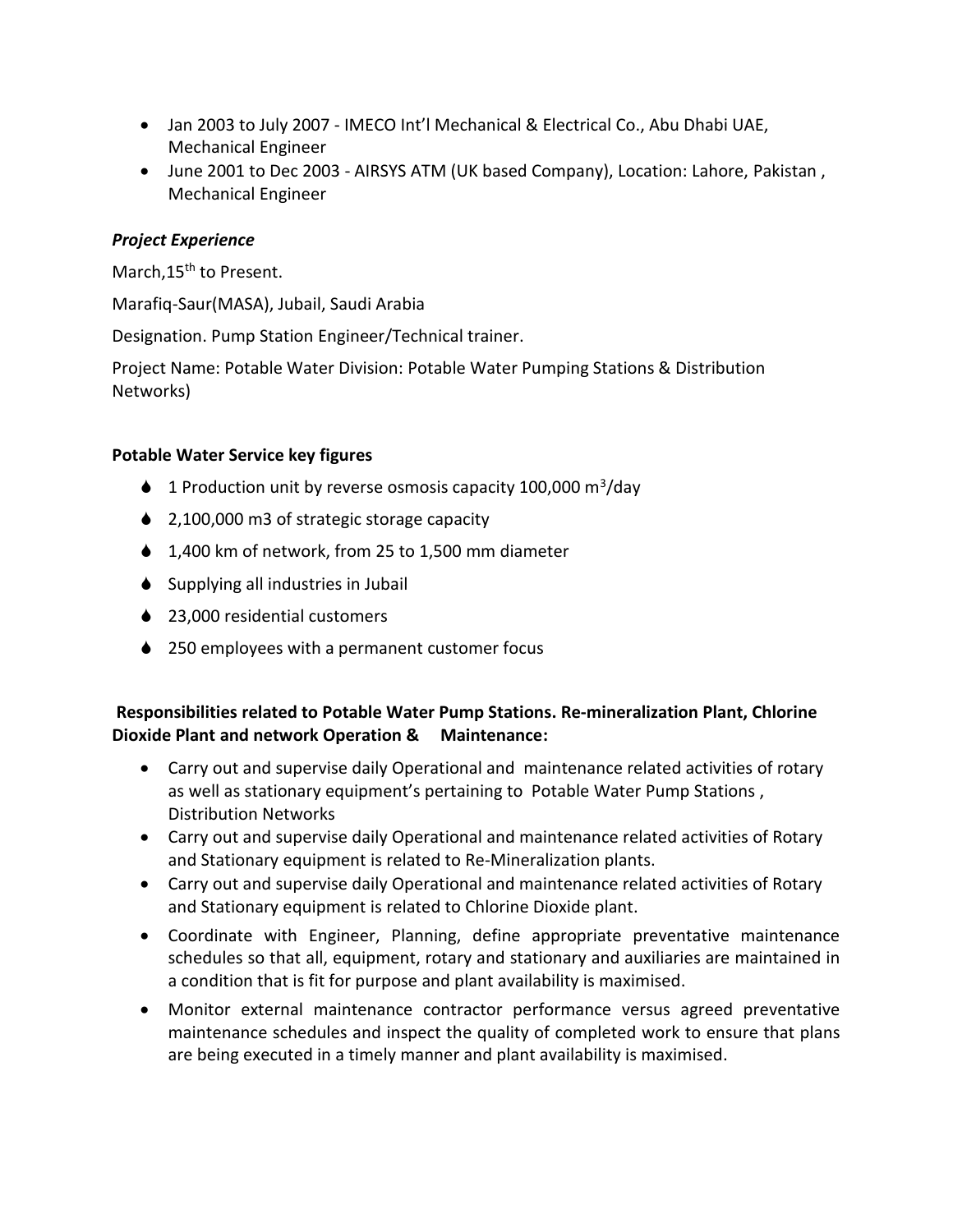#### **Responsibilities related to Fire:**

- Review design of Fire Suppression i.e. Fire Pumps and private fire service mains and their Appurtenances.
- Carry out and supervise Inspection, Testing, and Maintenance of Water-Based Fire Protection Systems as per NFPA Codes.
- Fire Protection Program Reviews
- Periodic Inspection of Fire Extinguishers.
- Fire Hazard and Risk Assessments

#### **Responsibilities related to QHSE:**

- Training all employees in matters of HSE
- Conducting risk assessment, accident/incident investigation
- Conduct inspection/Internal audits of O&M system related to Different departments (PW/Sea water Cooling/Waste water) and prepare reports.
- Identify non-conformances/Initiate preventive action and maintain records.
- Create SOR(Safety Observations in ERP Production module(SAP) and follow up with concerned sections for execution and closure.
- Attend HSE meetings with clients and regulatory authorities

## **Responsibilities related to OED: Organization Effectiveness Department.**

- Prepare Modules suitable for In house development of employees.
	- $\triangleright$  First Level of Operation & Maintenance.
	- $\triangleright$  Second Level of Operation & Maintenance.
	- $\triangleright$  Potable Water network.
- Conduct training sessions in house for continual development.

Oct 2010 to 15<sup>th</sup>, March, 2013.

SRACO, Dammam, Saudi-Arabia

Maintenance Engineer, Project Name: Potable Water Division Potable Water Pumping Stations & Distribution Networks), Client: **Marafiq**

#### **Responsibilities related to Potable Water Pump Stations and network Operation & Maintenance:**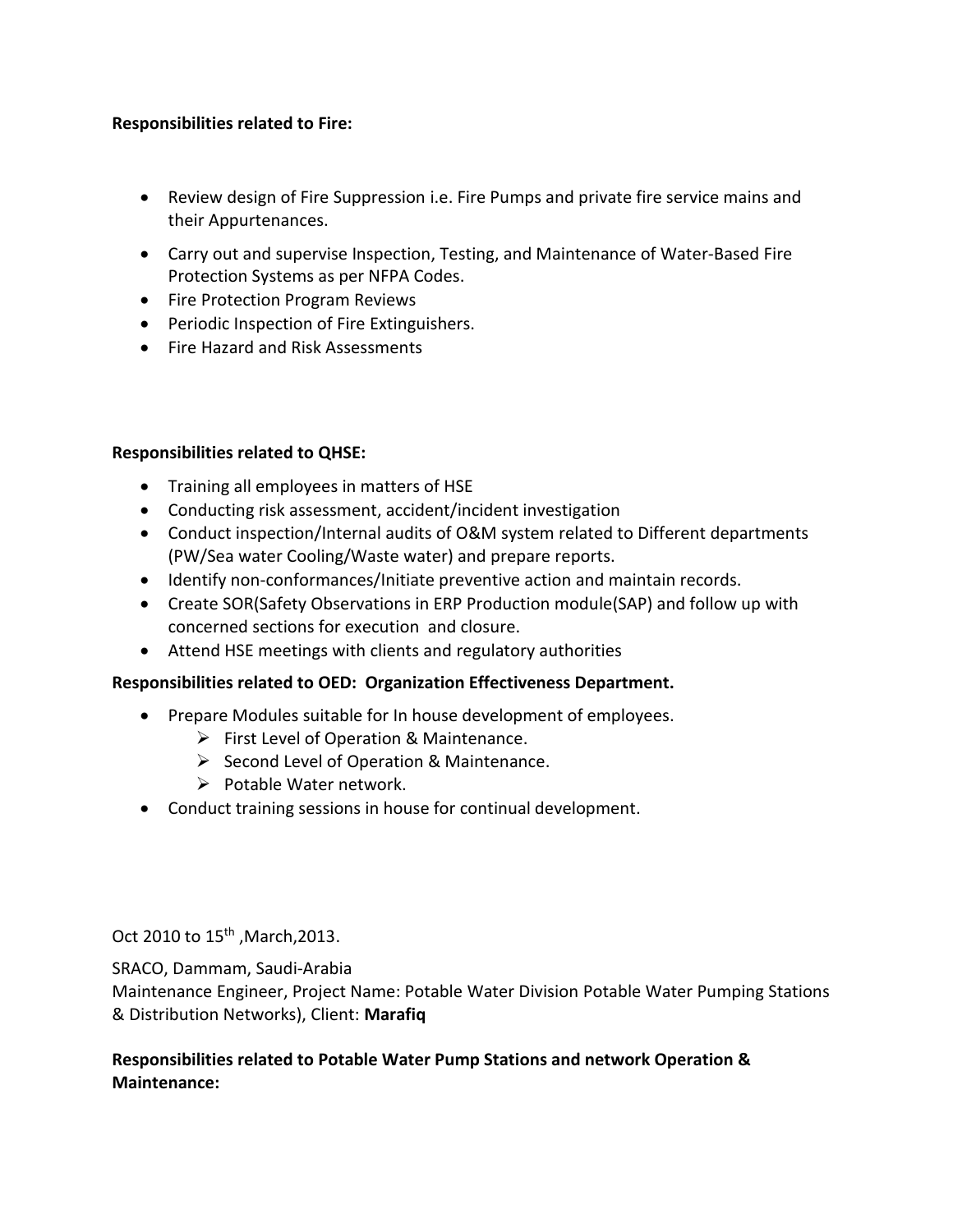- Carry out and supervise daily Operational and maintenance related activities of all machinery and mechanical equipment such as pumps, compressors, gear-box, gear drives, Fire Pumps, cranes, valves, pipelines, and the like related to Potable Water Pump Stations and Distribution Networks.
- Coordinate with Engineer, Planning, define appropriate preventative maintenance schedules so that all, equipment, rotary and stationary and auxiliaries are maintained in a condition that is fit for purpose and plant availability is maximised.
- Monitor external maintenance contractor performance versus agreed preventative maintenance schedules and inspect the quality of completed work to ensure that plans are being executed in a timely manner and plant availability is maximised.

#### **Responsibilities related to Fire Suppression and Detection:**

- Carrying out Inspection, Testing, and Maintenance of Water-Based Fire Protection Systems as per NFPA codes.
- Fire Protection Program Reviews
- Periodic Inspection of Fire Extinguishers.
- Inspection of Newly Installed Fire detection systems. FCAP along with detectors.

## **Responsibilities related to QHSE:**

- Training all employees in matters of HSE
- Conducting risk assessment, accident/incident investigation
- Identify non-conformances/Initiate preventive action and maintain records.
- Create SOR(Safety Observations in ERP Production module(SAP) and follow up with concerned sections for execution and closure.
- Attend HSE meetings with clients and regulatory authorities

## **Responsibilities related to OED: Organization Effectiveness Department.**

- Prepare Modules suitable for In house development of employees.
- Conduct training sessions in house for continual development.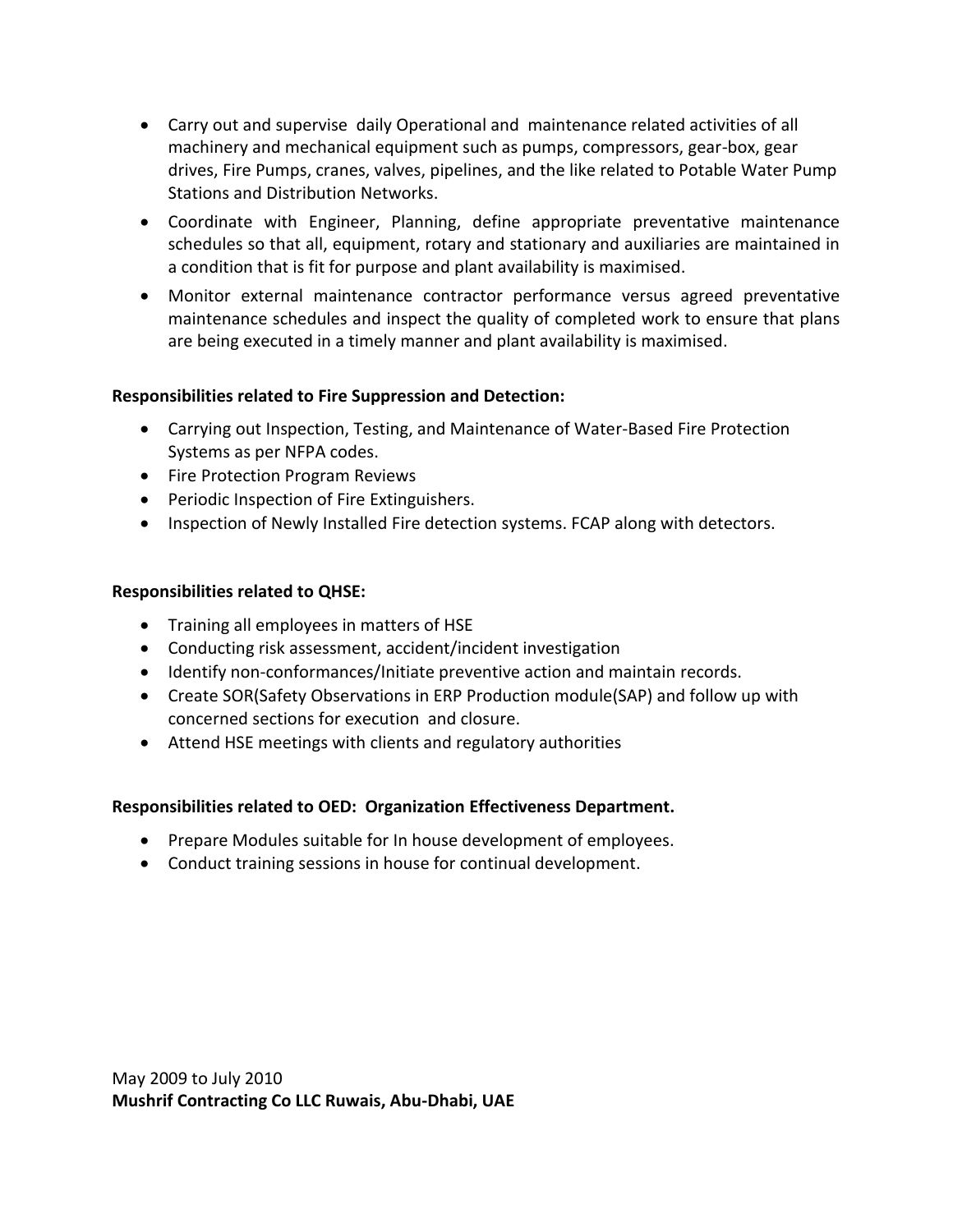Sr. Mechanical Engineer, Project Name: **Ruwais Housing Complex Expansion Phase 3. (Related Infrastructure Storm Water, Sanitary Drain, Potable Water, Irrigation Network & Fire fighting Systems Installation & Commissioning). Client**: ADNOC

Responsibilities:

- Responsible in Procurement, site inspection Installation and testing and commissioning of mechanical equipment pertaining to Infrastructure project till hand over.
- Material take offs and requisitions
- Coordination with engineering design on constructability issues
- Selection and preparation of technical specifications, material requisitions, and technical evaluation of bids and review of vendor drawings/documents for rotating equipment such as pumps, compressors, Clarifiers, Blowers, Agitators and package equipment and Pipes and accessories of different materials.
- Coordination with engineering design on constructability issues

## **Responsibilities related to Fire Suppression and Detection:**

• Review design of Fire Suppression i.e Fire Pumps and private fire service mains and their Appurtenances.

## Aug 2007 to 30th April 2009

## **SAMSUNG ENGENEERING,ICAD, Abu Dhabi UAE.**

#### Mechanical Engineer, Project Name: **Procure, Build and Operate 40000m3/Day Capacity of Industrial Waste Water Treatment Plant)** , Client: ZONES CORP **ACTIVATED SLUDGE PROCESS:**

- Responsible in Procurement, site inspection Installation and testing and commissioning of mechanical equipment pertaining to Industrial Waste water project project till hand over.
- Material take offs and requisitions
- Coordination with engineering design on constructability issues
- Selection and preparation of technical specifications, material requisitions, and technical evaluation of bids and review of vendor drawings/documents for rotating equipment such as pumps, compressors, Clarifiers, Blowers, Agitators and package equipment and Pipes and accessories of different materials.
- Coordination with engineering design on constructability issues

## Jan 2003 to July 2007

IMECO Int'l Mechanical & Electrical Co., Ruwais, Abu Dhabi UAE **ACTIVATED SLUDGE PROCESS:**

Mechanical Engineer, Project Name: **Operation and Maintenance of Water treatment plant and sewerage treatment plant, Pumping Stations, Distribution Networks**, Client: ADNOC